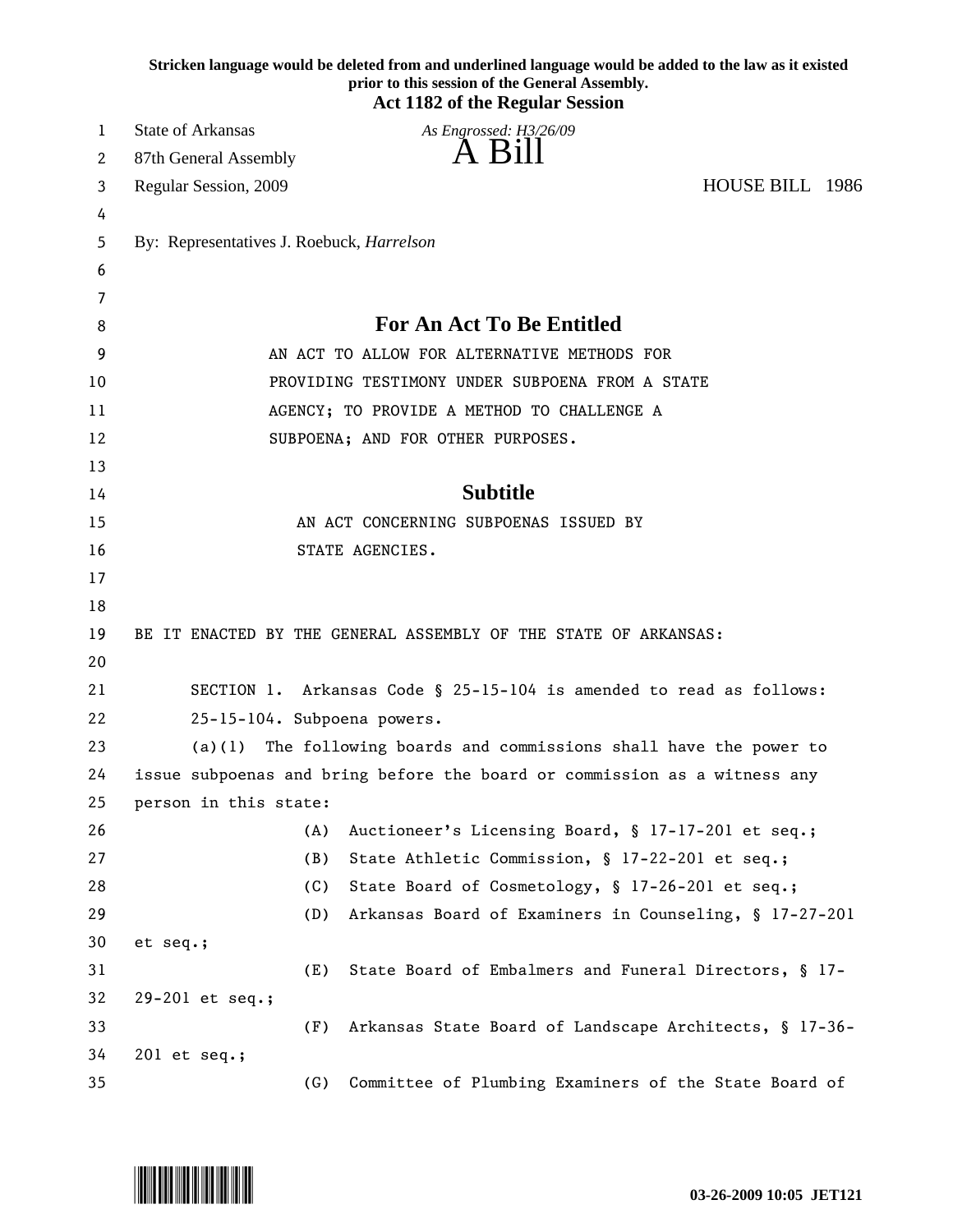1 Health, § 17-38-202; 2 (H) Arkansas Social Work Licensing Board, § 17-103-201 et 3 seq.; 4 (I) HVACR Licensing Board, § 17-33-201 et seq.; 5 (J) Liquefied Petroleum Gas Board, § 15-75-201 et seq.; 6 (K) Judicial Discipline and Disability Commission, 7 Arkansas Constitution, Amendment 66, and § 16-10-401 et seq.; 8 (L) Veterinary Medical Examining Board, § 17-101-201 et 9 seq.; 10 (M) Arkansas Board of Dispensing Opticians, § 17-89-201 et 11 seq.; and 12 (N) State Board of Election Commissioners, § 7-4-101 et 13 seq. 14 (2) These boards and commissions shall by regulation provide for 15 the issuance of a subpoena upon the request of any party to a proceeding 16 pending before the board or commission or at the request of the board or 17 commission. 18 (3) The writ subpoena shall: 19 (A) be Be in the name of the board or commission,; 20 (B) shall state State the name of the board or 21 commission and the name of the proceeding,; and 22 (C)(i) <del>shall command</del> Command each person to whom it 23 is directed to appear and give testimony at the time and place therein 24 specified in the subpoena in one of the following ways: 25 (a) In person; 26 (b) Before a certified court reporter 27 under oath at the place of the witness' residence or employment; 28 (c) By video-taped deposition at the 29 place of the witness' residence or employment; or 30 (d) By live video communications from 31 the witness' residence, place of employment, or a nearby facility capable of 32 providing video transmission to the state agency that has subpoenaed the 33 witness. 34 (ii) The manner of providing testimony under the 35 subpoena shall be conducted by in person testimony unless another manner is 36 agreed upon by the board or commission and the person who is the subject of